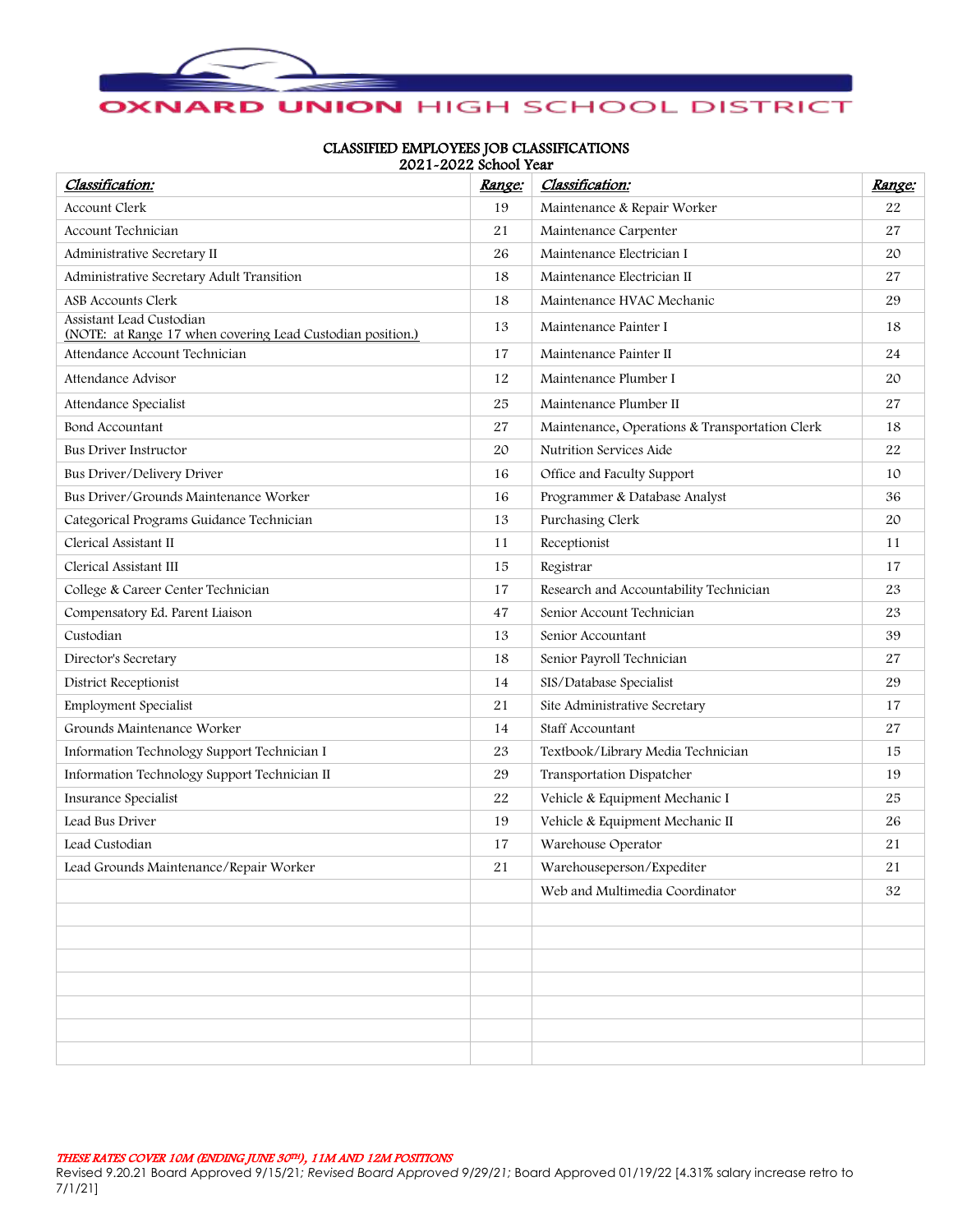

CLASSIFIED EMPLOYEES MONTHLY SALARY JOB RANGES 2021-2022 School Year

| <b>RANGE</b>    | STEP <sub>1</sub>            | STEP 2         | $2021$ $2022$ $001001$ $1001$<br>STEP 3 | STEP 4         | STEP 5         |
|-----------------|------------------------------|----------------|-----------------------------------------|----------------|----------------|
| 01              | 2,609.43                     | 2,742.58       | \$                                      | 3,022.53       | 3,171.52       |
|                 | \$                           | \$             | 2,878.08                                | \$             | \$             |
| 02              | \$                           | \$             | \$                                      | \$             | \$             |
|                 | 2,674.89                     | 2,808.09       | 2,950.26                                | 3,096.97       | 3,248.23       |
| 03              | \$<br>2,742.58               | \$<br>2,878.08 | \$<br>3,022.53                          | 3,171.52       | \$<br>3,333.09 |
| 04              | 2,808.09                     | 2,950.26       | \$<br>3,096.97                          | 3,248.23       | \$<br>3,415.26 |
| $\overline{05}$ | \$                           | \$             | \$                                      | \$             | \$             |
|                 | 2,878.08                     | 3,022.53       | 3,171.52                                | 3,334.03       | 3,501.08       |
| 06              | \$                           | \$             | \$                                      | \$             | \$             |
|                 | 2,950.26                     | 3,096.97       | 3,248.23                                | 3,415.26       | 3,589.14       |
| 07              | \$                           | \$             | \$                                      | \$             | \$             |
|                 | 3,022.53                     | 3,171.52       | 3,334.03                                | 3,501.08       | 3,677.13       |
| 08              | \$                           | \$             | \$                                      | \$             | \$             |
|                 | 3,096.97                     | 3,248.23       | 3,415.26                                | 3,589.14       | 3,771.99       |
| 09              | \$                           | \$             | \$                                      | \$             | \$             |
|                 | 3,171.52                     | 3,334.03       | 3,501.08                                | 3,677.13       | 3,864.49       |
| 10              | \$                           | \$             | \$                                      | \$             | \$             |
|                 | 3,248.23                     | 3,415.26       | 3,589.14                                | 3,771.99       | 3,961.58       |
| 11              | \$<br>3,334.03               | 3,501.08       | \$<br>3,677.13                          | \$<br>3,864.49 | \$<br>4,060.90 |
| $\overline{12}$ | \$                           | \$             | \$                                      | \$             | \$             |
|                 | 3,415.26                     | 3,589.14       | 3,771.99                                | 3,961.58       | 4,162.47       |
| 13              | \$                           | \$             | \$                                      | \$             | \$             |
|                 | 3,501.08                     | 3,677.13       | 3,864.49                                | 4,060.90       | 4,264.06       |
| 14              | \$                           | \$             | \$                                      | \$             | \$             |
|                 | 3,589.14                     | 3,771.99       | 3,961.58                                | 4,162.47       | 4,372.38       |
| 15              | \$                           | \$             | \$                                      | \$             | \$             |
|                 | 3,677.13                     | 3,864.49       | 4,060.90                                | 4,264.06       | 4,480.73       |
| 16              | \$                           | \$             | \$                                      | \$             | \$             |
|                 | 3,771.99                     | 3,961.58       | 4,162.47                                | 4,372.38       | 4,591.33       |
| $\overline{17}$ | 3,864.49                     | \$<br>4,060.90 | \$<br>4,264.06                          | 4,480.73       | \$<br>4,708.66 |
| 18              | \$                           | \$             | \$                                      | \$             | \$             |
|                 | 3,961.58                     | 4,162.47       | 4,372.38                                | 4,591.33       | 4,826.08       |
| 19              | \$                           | \$             | \$                                      | \$             | \$             |
|                 | 4,060.90                     | 4,264.06       | 4,480.73                                | 4,708.66       | 4,947.97       |
| 20              | \$                           | \$             | \$                                      | \$             | \$             |
|                 | 4,162.47                     | 4,372.38       | 4,591.33                                | 4,826.08       | 5,069.86       |
| 21              | \$                           | \$             | \$                                      | \$             | \$             |
|                 | 4,264.06                     | 4,480.73       | 4,708.66                                | 4,947.97       | 5,196.24       |
| 22              | 4,372.38                     | \$<br>4,591.33 | \$<br>4,826.08                          | 5,069.86       | \$<br>5,329.49 |
| $\overline{23}$ | \$<br>4,480.73               | \$<br>4,708.66 | \$<br>4,947.97                          | 5,196.24       | \$<br>5,460.42 |
| 24              | \$                           | \$             | \$                                      | \$             | \$             |
|                 | 4,591.33                     | 4,826.08       | 5,069.86                                | 5,329.49       | 5,595.77       |
| 25              | \$                           | \$             | \$                                      | \$             | \$             |
|                 | 4,708.66                     | 4,947.97       | 5,196.24                                | 5,460.42       | 5,735.71       |
| $\overline{26}$ | \$                           | \$             | \$                                      | \$             | \$             |
|                 | 4,826.08                     | 5,069.86       | 5,329.49                                | 5,595.77       | 5,877.96       |
| 27              | \$                           | \$             | \$                                      | \$             | \$             |
|                 | 4,947.97                     | 5,196.24       | 5,460.42                                | 5,735.71       | 6,026.98       |
| $\overline{28}$ | \$                           | \$             | \$                                      | \$             | \$             |
|                 | 5,069.86                     | 5,329.49       | 5,595.77                                | 5,877.96       | 6,178.22       |
| 29              | \$                           | \$             | \$                                      | \$             | \$             |
|                 | 5,196.24                     | 5,460.42       | 5,735.71                                | 6,026.98       | 6,331.70       |
| $\overline{30}$ | \$<br>5,329.49               | 5,595.77       | \$<br>5,877.96                          | 6,178.22       | \$<br>6,491.95 |
| 31              | \$                           | \$             | \$                                      | \$             | \$             |
|                 | 5,460.42                     | 5,735.71       | 6,026.98                                | 6,331.70       | 6,652.22       |
| $\overline{32}$ | \$                           | \$             | \$                                      | \$             | \$             |
|                 | 5,595.77                     | 5,877.96       | 6,178.22                                | 6,491.95       | 6,819.28       |
| 33              | \$                           | \$             | \$                                      | \$             | \$             |
|                 | 5,735.71                     | 6,026.98       | 6,331.70                                | 6,652.22       | 6,990.81       |
| $\overline{34}$ | \$                           | 6,178.22       | \$                                      | \$             | \$             |
|                 | 5,877.96                     | \$             | 6,491.95                                | 6,819.28       | 7,164.65       |
| 35              | \$                           | \$             | \$                                      | \$             | \$             |
|                 | 6,026.98                     | 6,331.70       | 6,652.22                                | 6,990.81       | 7,342.94       |
| 36              | \$                           | \$             | \$                                      | \$             | \$             |
|                 | 6,178.22                     | 6,491.95       | 6,819.28                                | 7,164.65       | 7,528.08       |
| $\overline{37}$ | \$                           | \$             | \$                                      | \$             | \$             |
|                 | 6,331.70                     | 6,652.22       | 6,990.81                                | 7,342.94       | 7,717.67       |
| 38              | $\overline{\$}$              | \$             | \$                                      | \$             | \$             |
|                 | 6,491.95                     | 6,819.28       | 7,164.65                                | 7,528.08       | 7,907.28       |
| 39              | \$                           | \$             | \$                                      | \$             | \$             |
|                 | 6,652.22                     | 6.990.81       | 7,342.94                                | 7.717.67       | 8,105.92       |
| 40              | \$                           | \$             | \$                                      | \$             | \$             |
|                 | 6,819.28                     | 7,164.65       | 7,528.08                                | 7,907.28       | 8,306.83       |
| 41              | \$                           | \$             | \$                                      | \$             | \$             |
|                 | 6,990.81                     | 7,342.94       | 7,717.67                                | 8,105.92       | 8,516.73       |
| 42              | \$                           | \$             | \$                                      | \$             | \$             |
|                 | 7,164.65                     | 7,528.08       | 7,907.28                                | 8,306.83       | 8,731.16       |
| 43              | \$                           | \$             | \$                                      | \$             | \$             |
|                 | 7,342.94                     | 7,717.67       | 8,105.92                                | 8,516.73       | 8,945.60       |
| 44              | \$                           | \$             | \$                                      | \$             | \$             |
|                 | 7,528.08                     | 7,907.28       | 8,306.83                                | 8,731.16       | 9,169.11       |
| 45              | \$                           | \$             | \$                                      | \$             | \$             |
|                 | 7,717.67                     | 8,105.92       | 8,516.73                                | 8,945.60       | 9,401.61       |
| 46              | \$                           | 8,306.83       | \$                                      | \$             | \$             |
|                 | 7,907.28                     | \$             | 8,731.16                                | 9,169.11       | 9,636.37       |
| 47              | \$                           | \$             | \$                                      | \$             | \$             |
|                 | 8,105.92                     | 8,516.73       | 8,945.60                                | 9,401.61       | 9,875.64       |
|                 | <b>LONGEVITY INCREMENTS:</b> |                | COMPLETION OF $5$ YEARS + \$93.57       |                |                |

COMPLETION OF 10 YEARS + \$ 249.51 COMPLETION OF 15 YEARS + \$ 374.24 COMPLETION OF 20 YEARS + \$ 499.02 COMPLETION OF 25 YEARS + \$ 654.94 COMPLETION OF 30 YEARS + \$ 810.90 COMPLETION OF 35 YEARS + \$ 935.66

## THESE RATES COVER 10M (ENDING JUNE 30TH), 11M AND 12M POSITIONS

Revised 9.20.21 Board Approved 9/15/21*; Revised Board Approved 9/29/21;* Board Approved 01/19/22 [4.31% salary increase retro to 7/1/21]